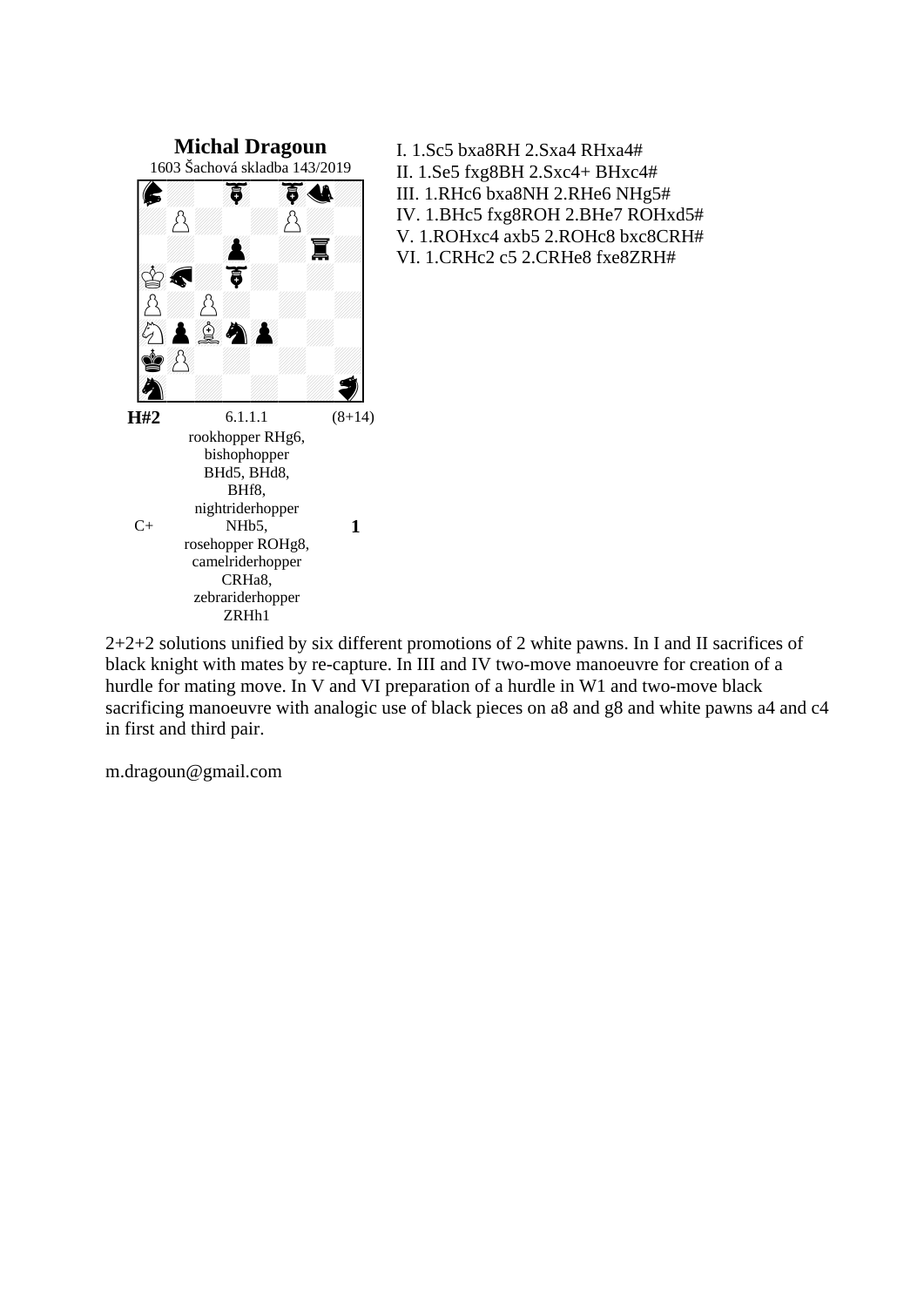

I. 1.BLxd4 **A** LIb1 2.RLf5 **B** LIb8# II. 1.RLxf5 **B** LIh4 2.BLd4 **A** LIe7# III. 1.Sb1 LIc2 2.c3 LIxa1# IV. 1.Sh3 LIg4 2.g5 LIxh5# V. 1.g6 LIc5 2.Kf5 Nd5# VI. 1.c5 LIxg7 2.Kd4 Nf6#

2+2+2 solutions, D/O analogy. In I and II reciprocal exchange of black self-blocking moves with Zilahi. In III and IV interferences of black rook and anticipatory stopping of black pawns serving after black-black Umnov moves as hurdles. In V and VI distant self-blocks, white-black Umnov moves and antibattery-mates.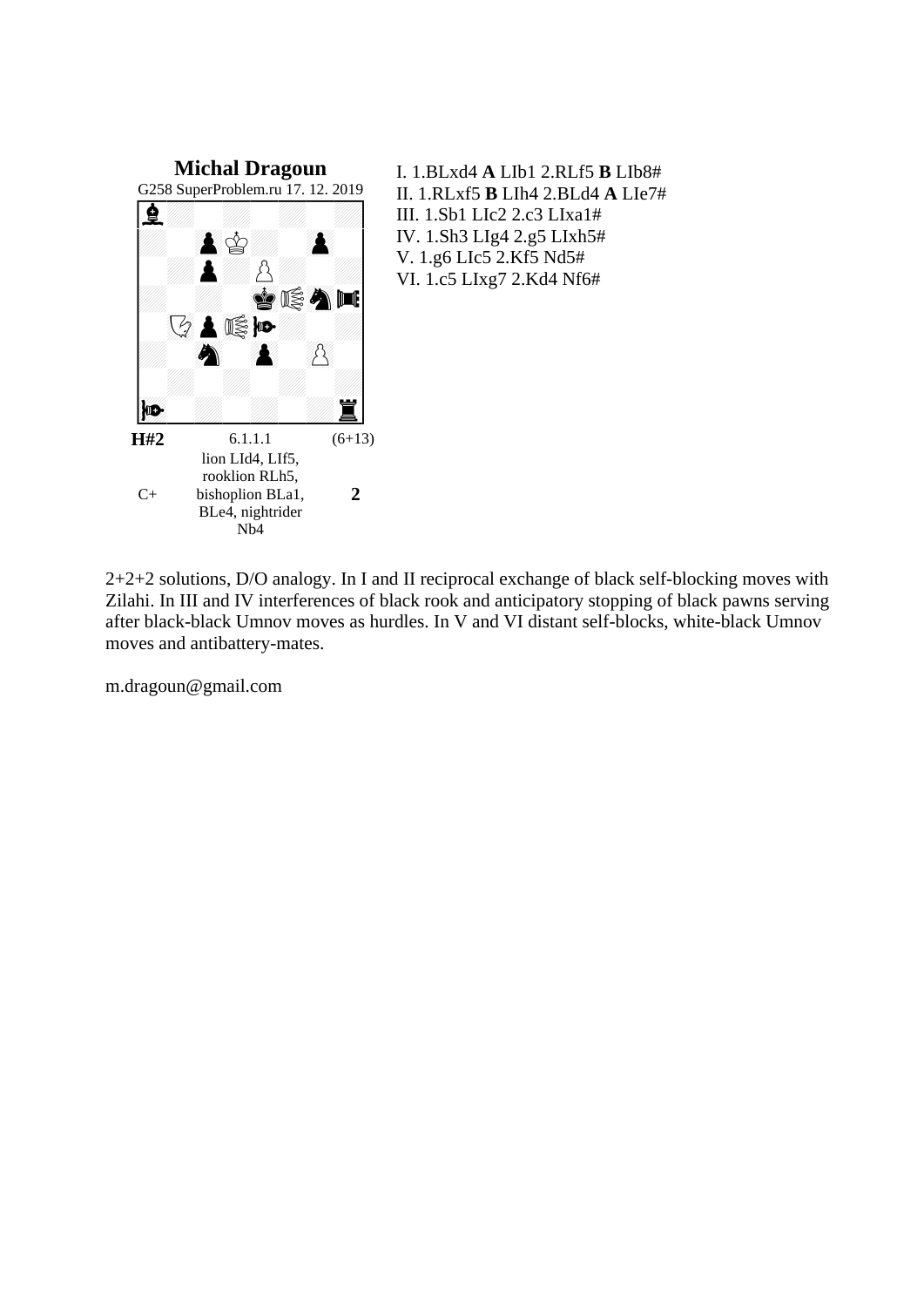

## 1.b7 zz, 1.- gxf1S 2.b8EQ thr. 3.Se3+ Sxe3# 1.- gxf1EQ 2.b8B thr. 3.Rd7+ EQxd7# 1.- gxf1B 2.b8AN thr. 3.CAe2+ Bxe2# 1.- gxf1AN 2.b8CA thr. 3.Sb4+ ANxb4# 1.- gxf1CA 2.b8S thr. 3.CAg4+ CAxg4#

Fivefold cycle of black and white promotions with unified strategy: after black promotion White guards by promoted piece for the second time black king's square, so that originally guarding piece can be used to force black battery-mate.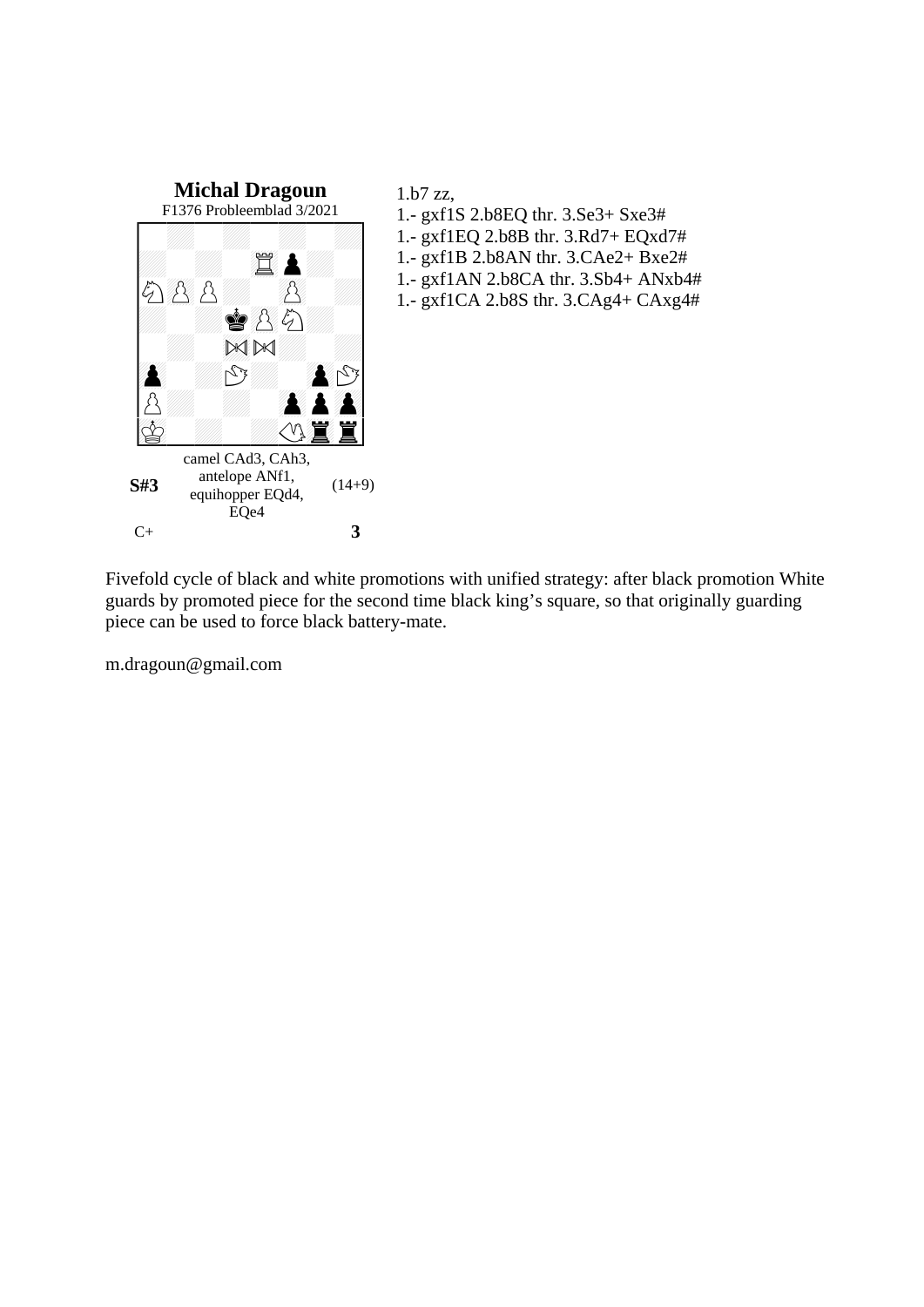

I. 1.Kxd4 LIa3 2.RLf7 LIb2# II. 1.Kxd6 LIg5 2.BLf7 LId1# III. 1.Kxb5 LIa7 2.Rf7 LIb8#

Total cyclic function exchange of three white lions: captured, guard, mate, thus forming cyclic Zilahi. In B1 captures of white lions with simultaneous gate-opening, in B2 unguard of a mate with simultaneous creation of a hurdle for guard by BLg8.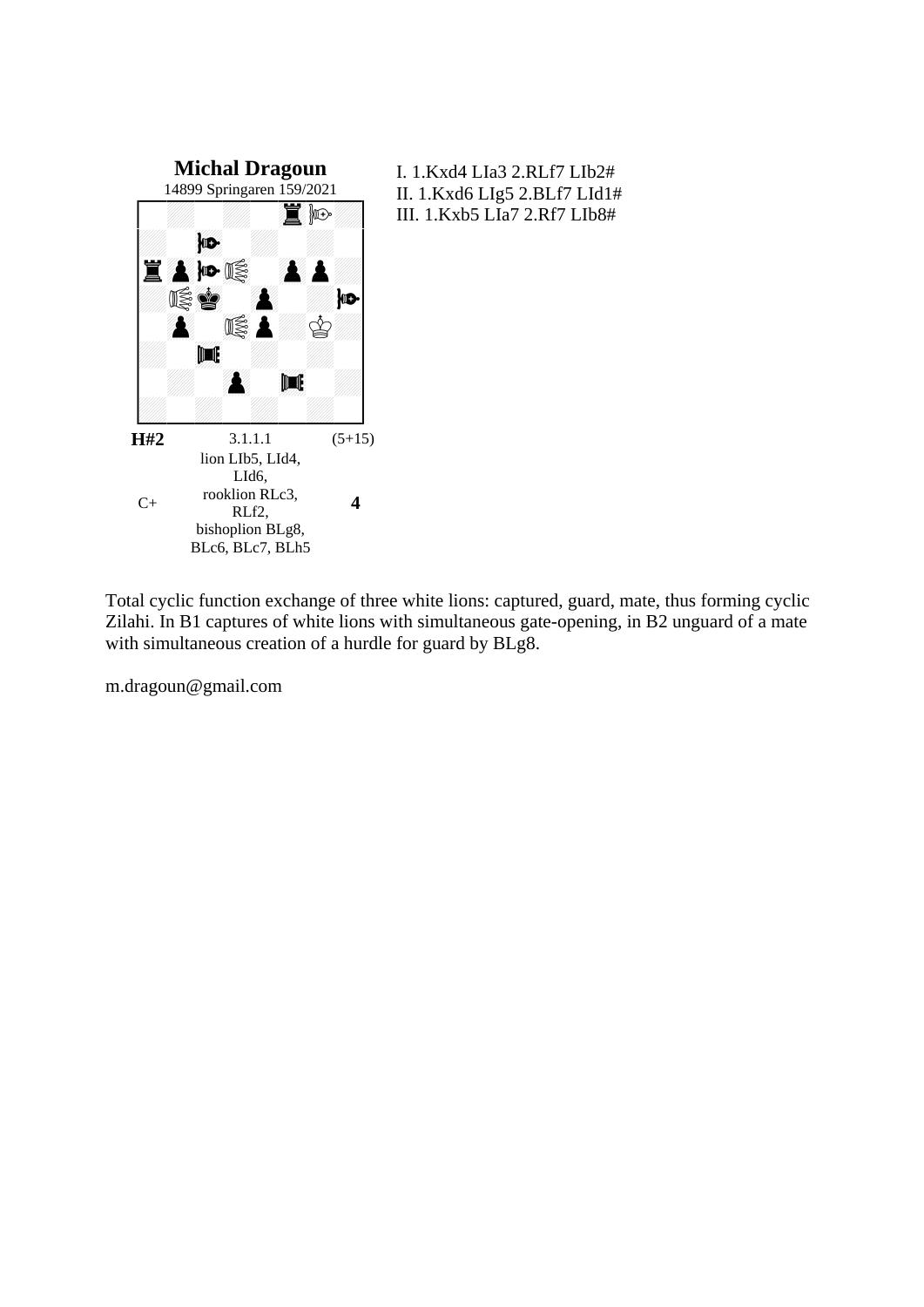

I. 1.Gxe3 LEfd7 **A** 2.NHe6 LE5xb7# **B** II. 1.NHf6 LExb7+ **B** 2.Kxf5 LEh3# **C** III. 1.VAxd5 LEh3 **C** 2.Gg3 LEfxh7# **D** IV. 1.NHd2 LEfxh7+ **D** 2.Kxe3 LEb3# **E** V. 1.VAxf5 LEb3 **E** 2.NHc4 LExe1# **F** VI. 1.NHxd6 LExe1+ **F** 2.Kxd5 LEfd7# **A**

3+3 solutions unified by six-fold cycle of white moves. In both solution-trios Zilahi with the same leos LEe3, LEd5, LEf5. In the first trio (I, III and V) immediate captures of leos with selfblock and in B2 activation of moving leo by creation of the hurdle to its departure square. In the second trio (II, IV and VI) distant self-blocks and captures of leos in B2 by king.